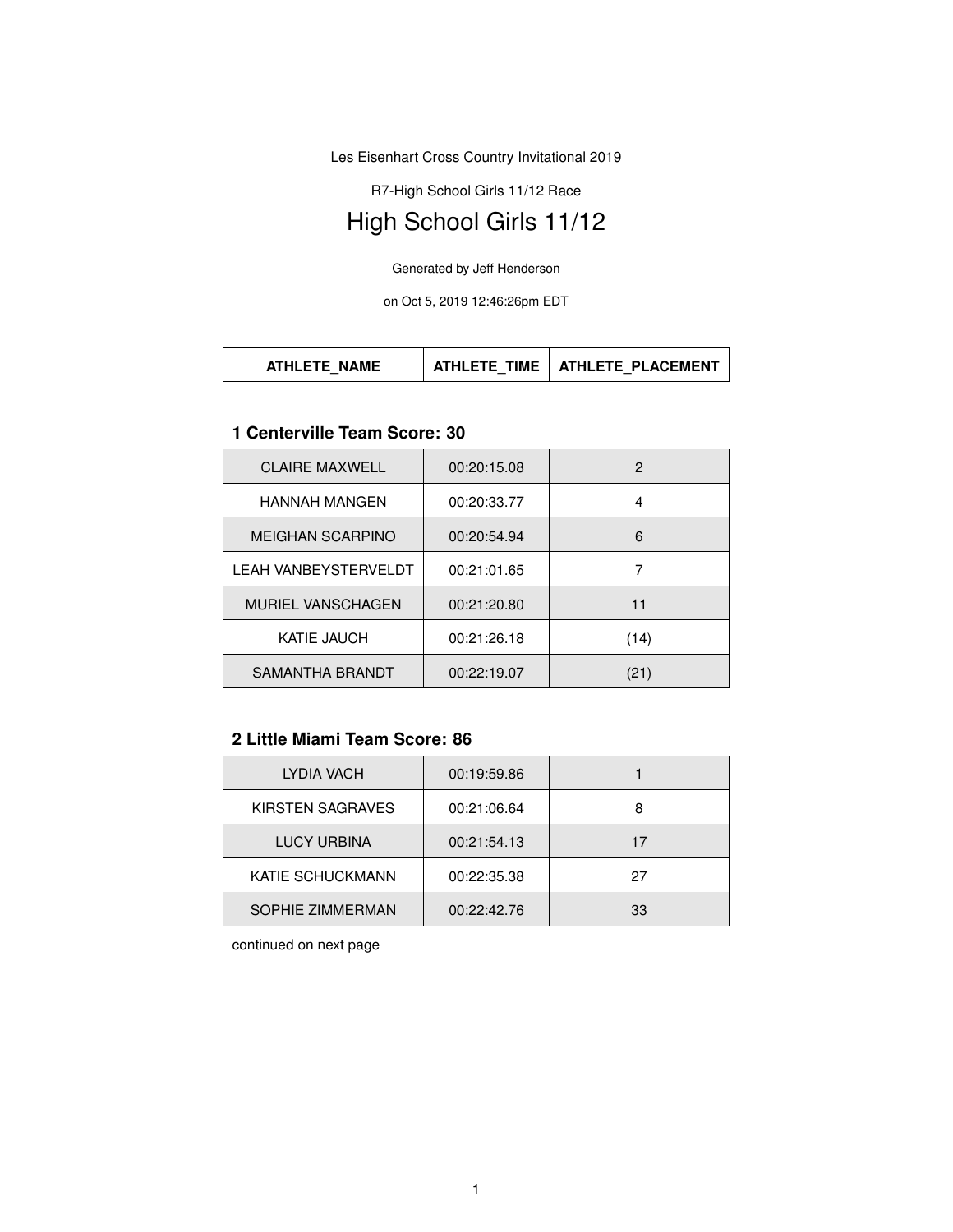continued from previous page

| ATHLETE NAME | TIME<br>ATHI FTF ' | <b>ATHLETE PLACEMENT</b> |
|--------------|--------------------|--------------------------|
|--------------|--------------------|--------------------------|

#### **3 Gah. Lincoln Team Score: 107**

| RACHEL BOLUMEN               | 00:21:14.89 | 10   |
|------------------------------|-------------|------|
| <b>GABRIELLA SOPHOCLEOUS</b> | 00:21:25.71 | 13   |
| ALYSE STEIGERWALD            | 00:22:27.81 | 22   |
| <b>JENNA OLINGER</b>         | 00:22:34.26 | 25   |
| <b>KASSIE PEARSON</b>        | 00:22:53.74 | 37   |
| <b>JUDY BENNETT</b>          | 00:23:21.39 | (42) |
| <b>GRACE MORICCA</b>         | 00:23:31.18 | (47) |

## **4 Olen. Orange Team Score: 107**

| <b>MEDHA PATRIA</b>      | 00:20:34.59 | 5    |
|--------------------------|-------------|------|
| <b>IZZY MARCELO</b>      | 00:21:14.25 | 9    |
| <b>JORDYN MURRAY</b>     | 00:22:40.78 | 28   |
| <b>CHRISTINA WINGERT</b> | 00:22:40.85 | 29   |
| <b>KAILEY WHITE</b>      | 00:22:48.97 | 36   |
| ANNA GODOY               | 00:24:47.12 | (72) |
| ALYSSA WALLACE           | 00:24:47.16 | 73)  |

#### **5 Wester. North Team Score: 126**

| <b>AUDREY SMITH</b>   | 00:20:33.41 |    |
|-----------------------|-------------|----|
| SAMANTHA DAGES        | 00:21:21.74 | 12 |
| <b>BRYCE GABELMAN</b> | 00:22:06.93 | 19 |
| <b>EMMA FURY</b>      | 00:23:18.14 | 40 |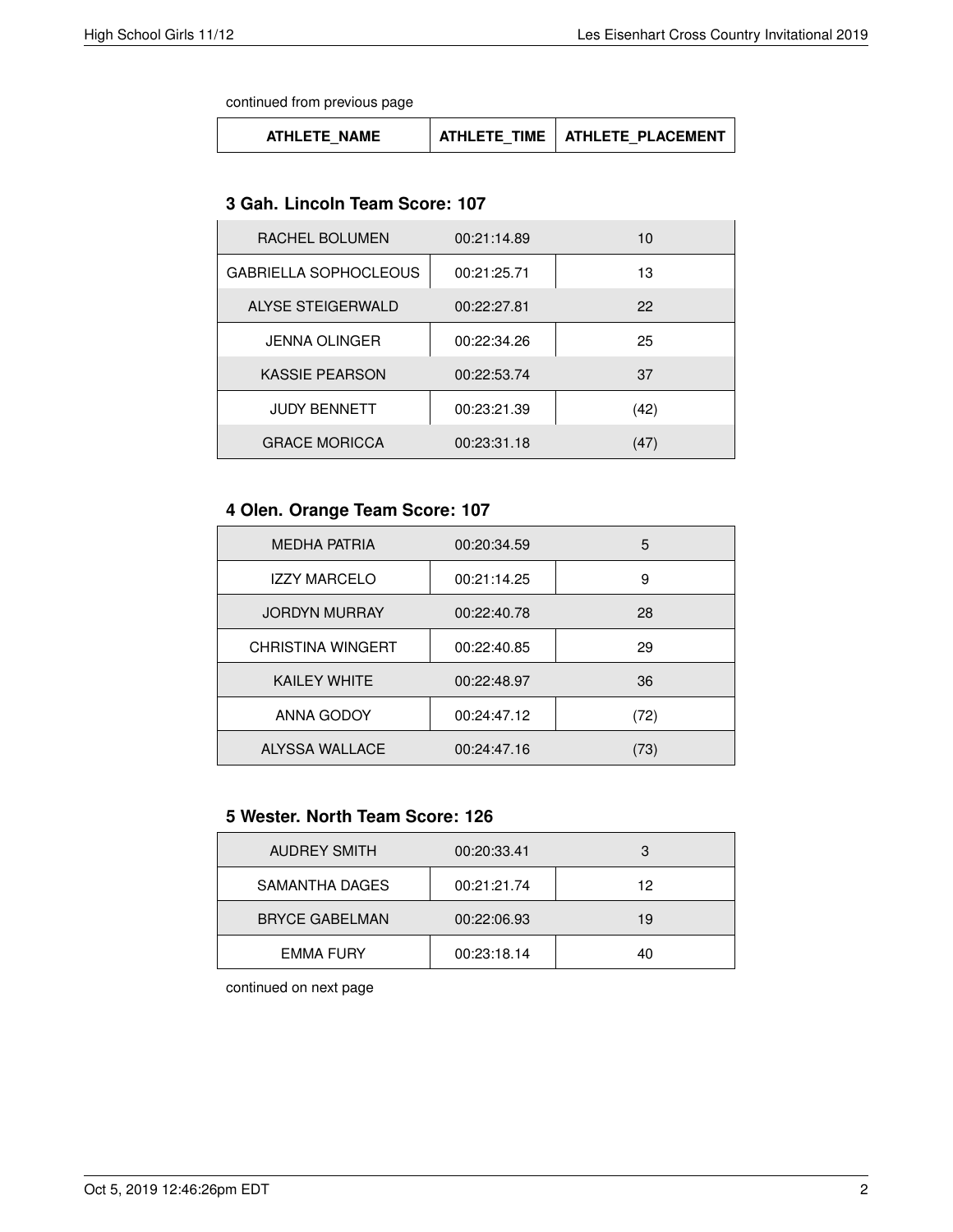continued from previous page

| <b>ATHLETE NAME</b>    | <b>ATHLETE TIME</b> | <b>ATHLETE PLACEMENT</b> |
|------------------------|---------------------|--------------------------|
| RACHEL MURRAY          | 00:23:40.24         | 52                       |
| <b>GRACE BLANCHONG</b> | 00:24:03.84         | (63)                     |
| SIERRA OLSEN           | 00:24:08.58         | (65)                     |

## **6 Olen. Liberty Team Score: 155**

| <b>MEREDITH MCGINTY</b>  | 00:21:58.44 | 18   |
|--------------------------|-------------|------|
| <b>ISABEL ICHIDA</b>     | 00:22:31.55 | 24   |
| <b>SHANNON BURKE</b>     | 00:22:34.47 | 26   |
| <b>MEGAN MILLER</b>      | 00:22:41.91 | 32   |
| <b>CAITLYN MOSHOLDER</b> | 00:23:45.80 | 55   |
| <b>QUINLAN MCGEE</b>     | 00:23:46.34 | (56) |
| <b>PAIGE STAUFFER</b>    | 00:24:06.84 | (64) |

#### **7 Dub. Scioto Team Score: 182**

| <b>ASHLEY CARR</b>   | 00:21:27.82 | 15   |
|----------------------|-------------|------|
| SOFIA MORALES        | 00:22:28.92 | 23   |
| <b>VIDHYA KANNAN</b> | 00:22:44.78 | 34   |
| <b>FAITH BYLAW</b>   | 00:23:41.91 | 53   |
| <b>KATE COWAN</b>    | 00:23:47.28 | 57   |
| <b>MASKO SOLDINI</b> | 00:24:29.84 | (68) |
| <b>ABBY PETERSON</b> | 00:24:34.30 | (69) |

#### **8 GlenOak Team Score: 204**

| <b>SERENA SOMMERS</b> | 00:22:41.68 |  |
|-----------------------|-------------|--|
|-----------------------|-------------|--|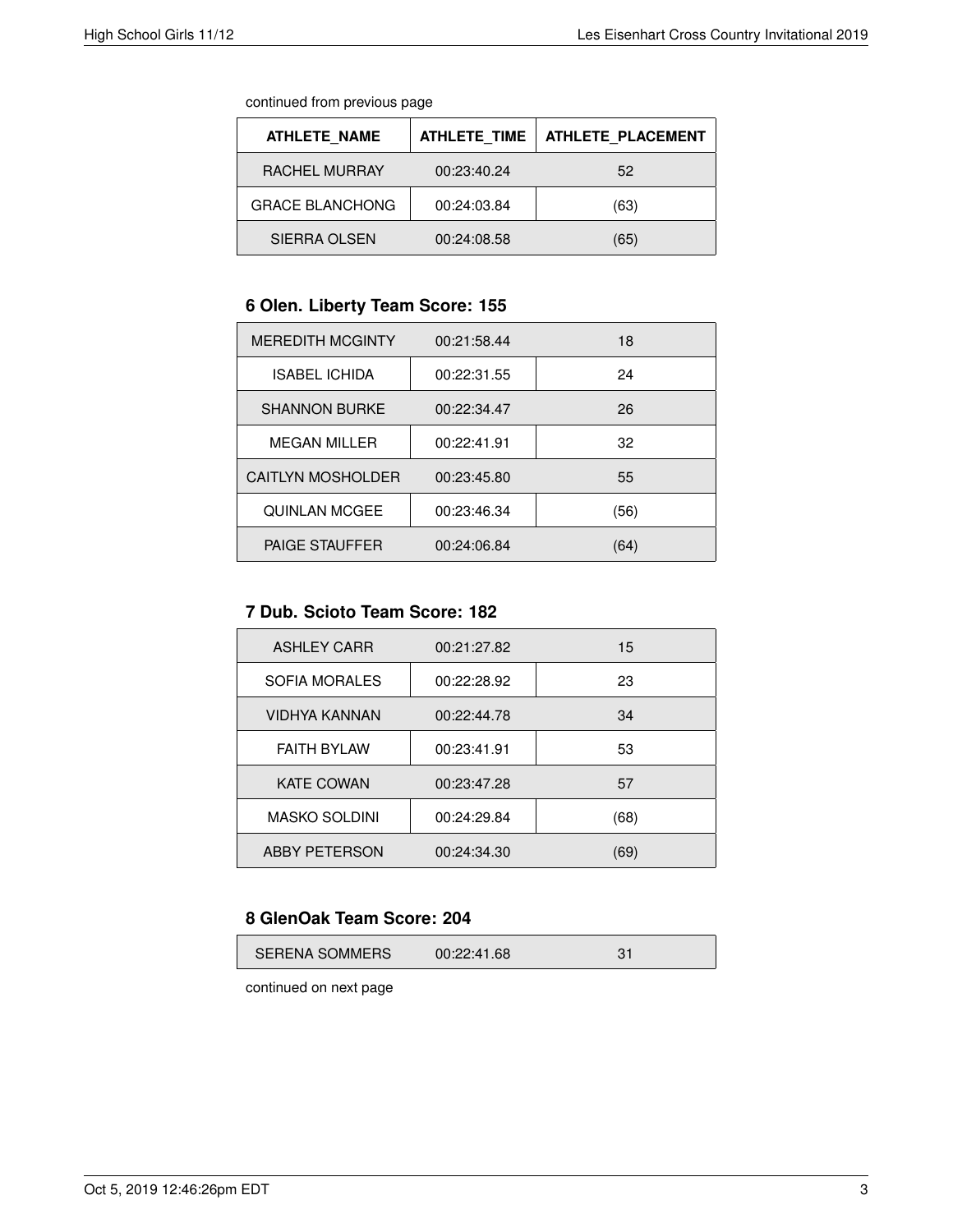| <b>ATHLETE NAME</b>     | <b>ATHLETE TIME</b> | <b>ATHLETE PLACEMENT</b> |
|-------------------------|---------------------|--------------------------|
| <b>CARMYN GRUBBS</b>    | 00:23:18.78         | 41                       |
| <b>RYLIE SEVERSON</b>   | 00:23:24.01         | 43                       |
| <b>OLIVIA MARMON</b>    | 00:23:25.20         | 44                       |
| AMBER BOSSART           | 00:23:25.45         | 45                       |
| <b>HAILEY HOLLINGER</b> | 00:23:43.70         | (54)                     |
| <b>KAITLYN CORDELL</b>  | 00:24:13.01         | (66)                     |

#### **9 Pick. North Team Score: 221**

| <b>ANNABEL MALONE</b> | 00:22:48.30 | 35   |
|-----------------------|-------------|------|
| <b>EMILY SNYDER</b>   | 00:23:03.76 | 38   |
| <b>CHLOE HORNE</b>    | 00:23:07.76 | 39   |
| RACHEL BOND           | 00:23:34.37 | 50   |
| <b>SKY ANDERSON</b>   | 00:23:53.45 | 59   |
| FI IZABETH MARTIN     | 00:24:50.64 | (75) |
| <b>ALEX STEIN</b>     | 00:24:51.08 | (76) |

# **10 Dub. Coffman Team Score: 253**

| <b>CLAIRE GIBSON</b>  | 00:21:52.81 | 16   |
|-----------------------|-------------|------|
| <b>WILLOW HAYWARD</b> | 00:23:34.08 | 49   |
| <b>ERIKA HARRIS</b>   | 00:23:39.64 | 51   |
| <b>FMILY WHITNEY</b>  | 00:24:23.51 | 67   |
| KATHERINE KINZELER    | 00:24:35.36 | 70   |
| <b>GRACE MARSALEK</b> | 00:25:00.09 | (78) |
| <b>MAYA THOMPSON</b>  | 00:25:32.31 | (82) |